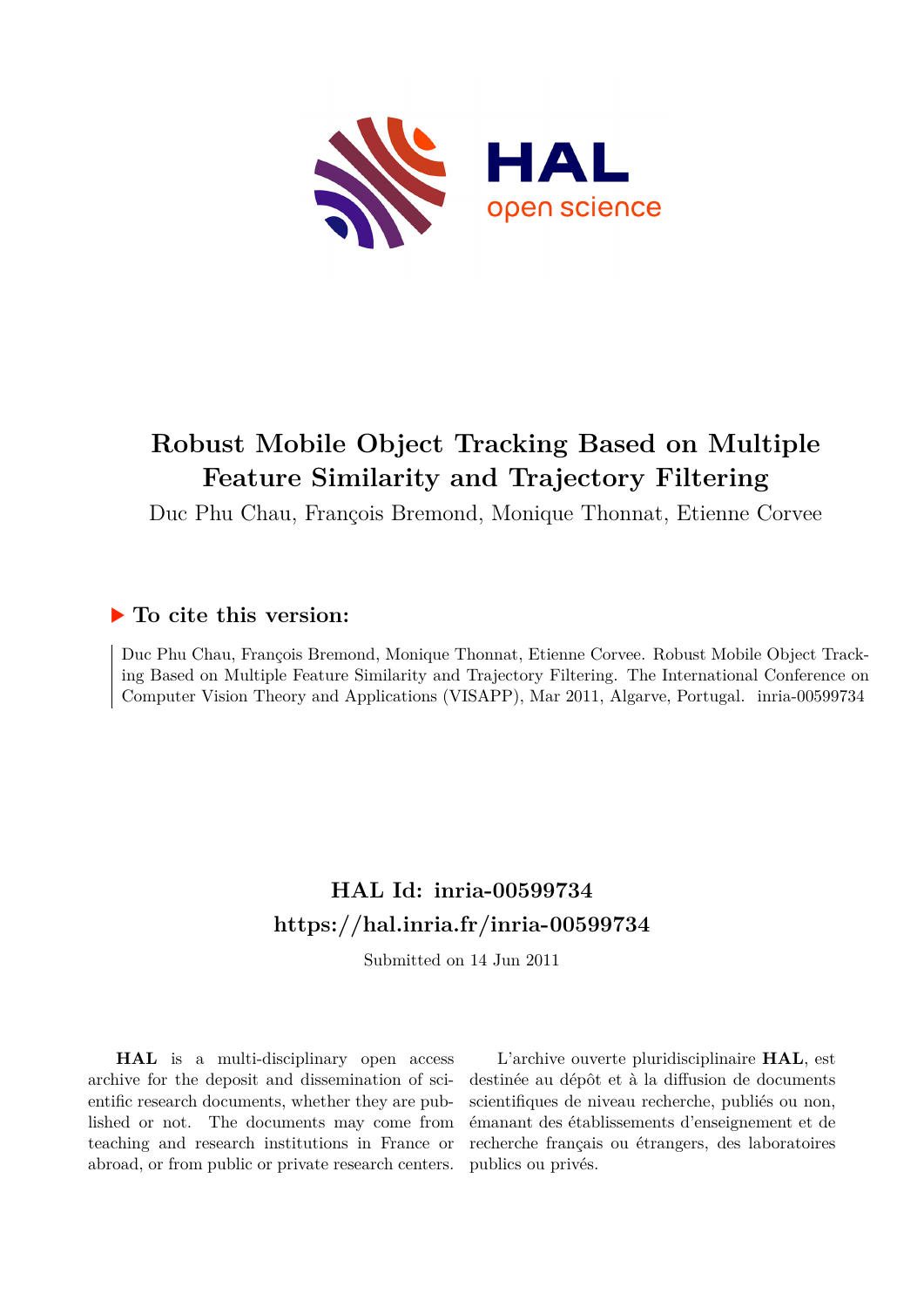# **ROBUST MOBILE OBJECT TRACKING BASED ON MULTIPLE FEATURE SIMILARITY AND TRAJECTORY FILTERING**

Duc Phu CHAU, François BREMOND, Monique THONNAT and Etienne CORVEE *Pulsar team, INRIA Sophia Antipolis - M´editerran´ee*

{*Duc-Phu.Chau, Francois.Bremond, Monique.Thonnat, Etienne.Corvee*}*@inria.fr*

Keywords: Tracking algorithm, trajectory filter, global tracker, tracking evaluation.

Abstract: This paper presents a new algorithm to track mobile objects in different scene conditions. The main idea of the proposed tracker includes estimation, multi-features similarity measures and trajectory filtering. A feature set (distance, area, shape ratio, color histogram) is defined for each tracked object to search for the best matching object. Its best matching object and its state estimated by the Kalman filter are combined to update position and size of the tracked object. However, the mobile object trajectories are usually fragmented because of occlusions and misdetections. Therefore, we also propose a trajectory filtering, named global tracker, aims at removing the noisy trajectories and fusing the fragmented trajectories belonging to a same mobile object. The method has been tested with five videos of different scene conditions. Three of them are provided by the ETISEO benchmarking project (http://www-sop.inria.fr/orion/ETISEO) in which the proposed tracker performance has been compared with other seven tracking algorithms. The advantages of our approach over the existing state of the art ones are: (i) no prior knowledge information is required (e.g. no calibration and no contextual models are needed), (ii) the tracker is more reliable by combining multiple feature similarities, (iii) the tracker can perform in different scene conditions: single/several mobile objects, weak/strong illumination, indoor/outdoor scenes, (iv) a trajectory filtering is defined and applied to improve the tracker performance, (v) the tracker performance outperforms many algorithms of the state of the art.

# **1 Introduction**

Many different approaches have been proposed to track the motion of mobile objects in video (A.Yilmaz et al., 2006). However the tracking algorithm performance is always dependant on scene conditions such as illumination, occlusion frequence, movement complexity level. Some researches aim at improving the tracking quality by extracting the scene information such as: directions of paths, interesting zones. These elements can help the system to give a better prediction and decision on object trajectories. For example (D.Makris and T.Ellis, 2005) have presented a method to model the paths in scenes based on detected trajectories. The system uses an unsupervised machine learning technique to compute trajectory clustering. A graph is automatically built to represent the path structure resulting from learning process. In (D.P.Chau et al., 2009a), the authors have proposed a global tracker to repair lost trajectories. The system learns automatically the "lost zone" where the tracked objects usually lose their trajectories and "found zone" where the tracked objects usually reappear. The system also takes complete trajectories to learn the common scene paths composed by <entrance zone, lost zone, found zone>. The learnt paths are then used to fuse the lost trajectories. This algorithm needs a 3D calibration environment and also a 3D person model as the inputs. These two papers get some good results but both require an off-line machine learning process to create rules for improving the tracking quality.

In order to solve the given problems in mobile object tracking, we propose in this paper a multiple feature tracker combining with a global tracking. We use first the Kalman filter to predict positions of tracked objects. However, this filter is only an estimator for linear movements while the object move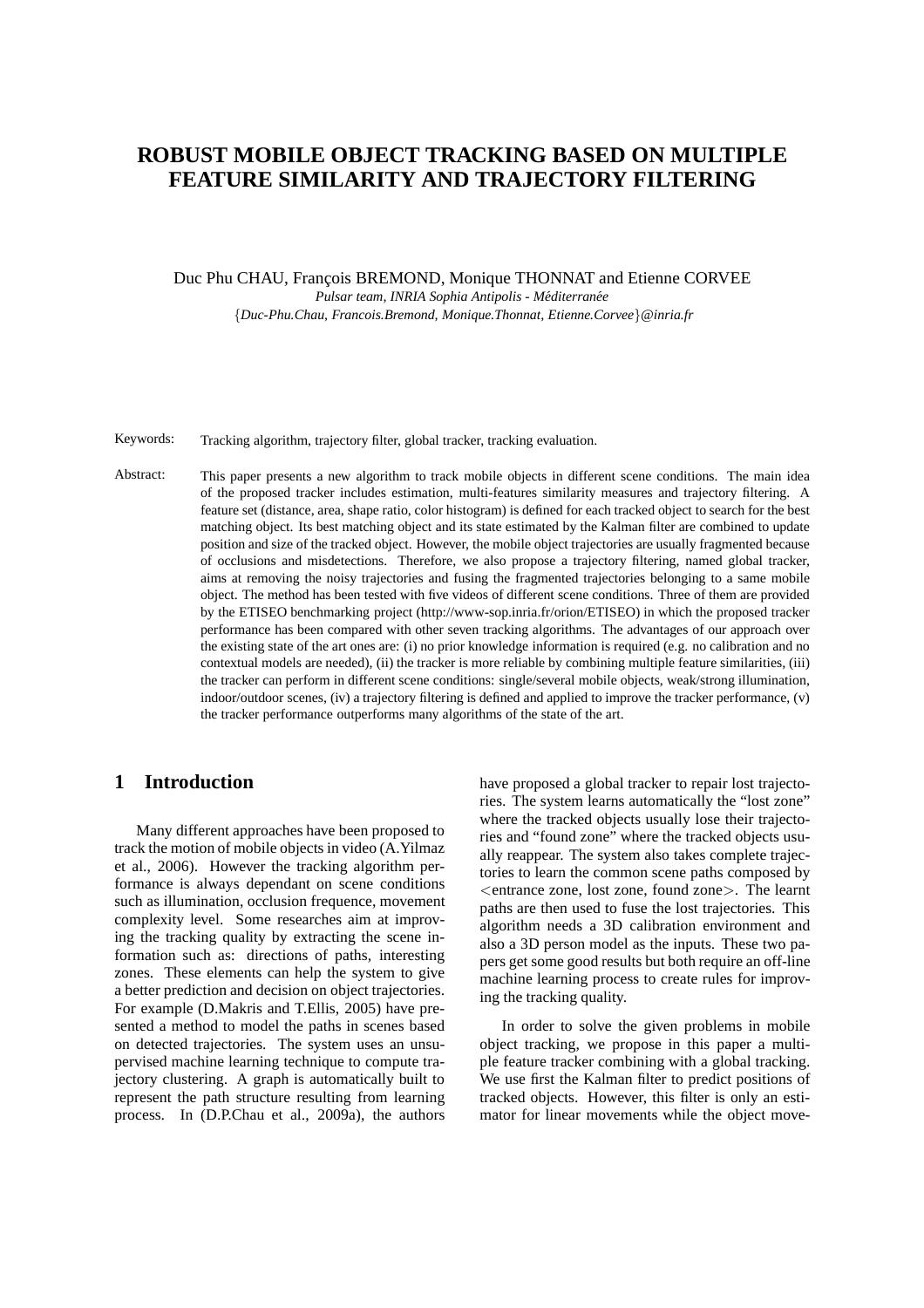ments in surveillance videos are usually complex. A poor lighting condition of scene also influences to the tracking quality. Therefore, in this paper we propose to use different features to obtain more correct matching links between objects in a given time window. We also define a global tracker which does not require 3D environment calibration or off-line learning to improve tracking quality.

The rest of paper is organized as follows: The next section presents in detail the tracking process. Section 3 describes a global tracking algorithm which aims at filtering out noisy trajectories and fusing fragmented trajectories. This section also presents when a tracked object ends its trajectory. Section 4 shows in detail the results of the experimentation and validation. A conclusion is given in the last section as well as future work.

# **2 Tracking Algorithm**

The proposed tracker takes as its input a bounding box list of detected objects at each frame. Pixel values inside these bounding boxes are also required to compute color metric. A tracked object at frame *t* is represented by a state  $s = [x, y, l, h]$  where  $(x, y)$ is center position, *l* is width and *h* is height of its 2D object bounding box at frame *t*. In the tracking process, we follow three steps of the Kalman filter: estimation, measurement and correction. However our contribution focus on the measurement step. The estimation step is first performed to estimate the new state of a tracked object in the current frame. The measurement step is then performed to search for the best detected object similar to each tracked object in the previous frames. The state of the found object refers to as "measured state". The correction step is finally performed to compute the "corrected state" of mobile object resulting from the "estimated state" and the "measured state". This state is considered as the official state of the considered tracked object in the current frame. For each detected object which does not match with any tracked object, a new tracked object with the same position and size will be created.

### **2.1 Estimation of Position and Size**

For each tracked object in the previous frame, the Kalman filter is used to estimate the new state of the object in the current frame. The Kalman filter is composed of a set of recursive equations used to model and evaluate object linear movement. Let  $s_{t-1}^+$  be the corrected state at instant  $t - 1$ , the estimated state at time *t*, denoted  $s_t^-$ , is computed as follows:

$$
s_t^- = \Phi s_{t-1}^+ \tag{1}
$$

where Φ is the state transition matrix of *n* x *n* where *n* is the considered feature number  $(n = 4$  in our case). Note that in practice  $\Phi$  might change with each time step, but here we assume it is constant. One of the drawbacks of the Kalman filter is the restrictive assumption of Gaussian posterior density functions at every time step, as many tracking problems involve non-linear movement. In order to overcome this limitation, we give a weight value to determine the reliability of estimation computation and also of measurement (see section 2.3 for details).

### **2.2 Measurement**

This is our main contribution in the tracking process. For each tracked object in the previous frame, the goal of this step is to search for the best matched object in the current frame. In tracking problem, the execution time of tracking algorithm is very important to assure a real time system. Therefore, in this paper we propose to use a set of four features: distance, shape ratio, area and color histogram to compute the similarity between two objects. The computation of all of these features are not time consuming and the proposed tracker can thus be executed in real time. Because all measurements are computed in the 2D space, our proposed method does not require scene calibration information. For each feature  $i$  ( $i = 1..4$ ), we define a local similarity  $LS_i$  in the interval  $[0,1]$ to quantify the object similarity of the feature *i*. A global similarity is defined as a combination of these local similarities. The detected object with the highest global similarity will be chosen for the correction step.

#### **2.2.1 Distance Similarity**

The distance between two objects is computed as the distance between the two corresponding object positions. Let *Dmax* be the possible maximal displacement of mobile object for 1 frame in video and *d* be the distance of two considered objects in two consecutive frames, we define a local similarity *LS*<sup>1</sup> between these two objects using distance feature as follows:

$$
LS_1 = \max(0, \ 1 - d/(D_{\max} * m))
$$
 (2)

where *m* is the temporal difference (frame unity) of the two considered objects.

In a 3D calibration environment, a value of *Dmax* can be set for the whole scene. However, this value should not be unique in a 2D scene. This threshold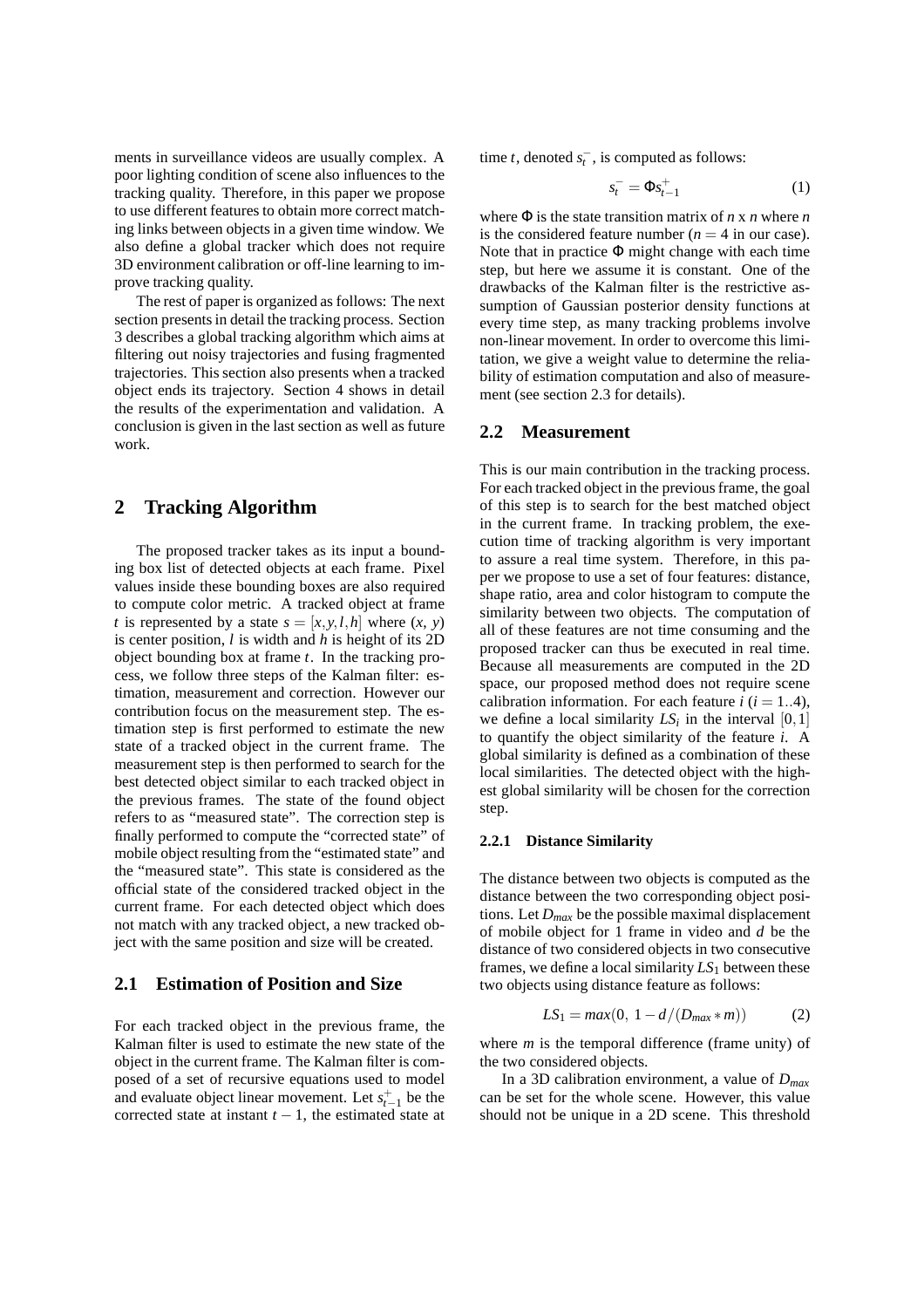will change according to the distance between considered objects and the camera position. The nearer object to the camera, the larger its displacement is. In order to overcome this limitation, we set the *Dmax* value to the length half of bounding box diagonal of the considered tracked object.

#### **2.2.2 Area Similarity**

The area of an object *i* is calculated by  $W_iH_i$  where  $W_i$  and  $H_i$  are the 2D width and height of the object respectively. A local similarity  $LS_2$  between two areas of objects *i* and *j* is defined by:

$$
LS_2 = \frac{min(W_i H_i, W_j H_j)}{max(W_i H_i, W_j H_j)}
$$
(3)

#### **2.2.3 Shape Ratio Similarity**

The shape ratio of an object *i* is calculated by  $W_i/H_i$ (where  $W_i$  and  $H_i$  are defined in section 2.2.2). A local similarity *LS*<sup>3</sup> between two shape ratios of objects *i* and *j* is defined as follows:

$$
LS_3 = \frac{\min(W_i/H_i, W_j/H_j)}{\max(W_i/H_i, W_j/H_j)}
$$
(4)

#### **2.2.4 Color Histogram Similarity**

In this work, the color histogram of a mobile object is defined as a histogram of pixel number inside its bounding box. Other color features (e.g. MSER) can be used but this one has given satisfying results. We define a local similarity *LS*<sup>4</sup> between two objects*i* and *j* for color feature as follows:

$$
LS_4 = \frac{\sum_{k=1}^{n} rate_k}{n}
$$
 (5)

where *n* is a parameter representing the number of histogram bins,  $n = 1..768$  (the value 768 is the result of product 256 x 3) and  $rate_k$  is computed as follows:

$$
rate_k = \frac{min(H_i(k), H_j(k))}{max(H_i(k), H_j(k))}
$$
(6)

 $H_i(k)$  and  $H_i(k)$  are successively the number of pixels of object *i*, *j* at bin *k*. There are some different ways to compute the difference between two histograms, in this work we choose the ratio computation for each histogram bin to obtain a value *rate<sup>k</sup>* normalised in the interval [0, 1]. Consequently the *LS*<sup>4</sup> value also varies in this interval.

#### **2.2.5 Global Similarity**

A detected object compared to previous frames can have some size variations because of detection errors or some color variations by illumination changes, but its maximum speed cannot exceed a determined value. Therefore in our work, the global similarity value takes into account a priority of distance feature compared to other features to decrease the number of false object matching links.

$$
GS = \begin{cases} \frac{\sum_{i=1}^{4} w_i LS_i}{\sum_{j=1}^{4} w_j} & \text{if } LS_1 > 0\\ 0 & \text{otherwise} \end{cases}
$$
(7)

where  $GS$  is the global similarity;  $w_i$  is the weight (i.e. reliability) of feature  $i$  and  $LS<sub>i</sub>$  is the local similarity of feature *i*. The detected object with the highest global similarity value *GS* will be chosen as the matched object if:

$$
GS \geq T_1 \tag{8}
$$

where  $T_1$  is a predefined threshold. Higher the value of  $T_1$  is set, more correct the matching links are established, but a too high value of  $T_1$  can make lose the matching links in some complex environment (e.g. poor lighting condition, occlusion). The state of this object (including its position and its bounding box size) is called "measured state". At a time instant *t*, if a tracked object cannot find its matched object, the measured state  $MS<sub>t</sub>$  is set to 0. In the experimentation of this work, we suppose that all feature weight  $w_i$  have the same values.

#### **2.3 Correction**

Thanks to the estimated and measured states, we can update the position and size of tracked object by computing the corrected state as follows:

$$
CS_t = \begin{cases} wMS_t + (1 - w)ES_t & \text{if } MS_t \neq 0 \\ MS_{t-1} & \text{otherwise} \end{cases}
$$
(9)

where  $CS_t$ ,  $MS_t$ ,  $ES_t$  are the corrected state, measured state and estimated state of the tracked object at time instant *t* respectively; *w* is the weight of measurement state. If the measured state is not found, the corrected state will be set equal to the corrected state in the previous frame. While the estimated state is only result of a simple linear estimator, the measurement step is fulfilled by considering four different features. We thus set a high value to  $w(w = 0.7)$  in our experimentation.

# **3 Global Tracking Algorithm**

Global tracking aims at fusing the fragmented trajectories belonging to a same mobile object and re-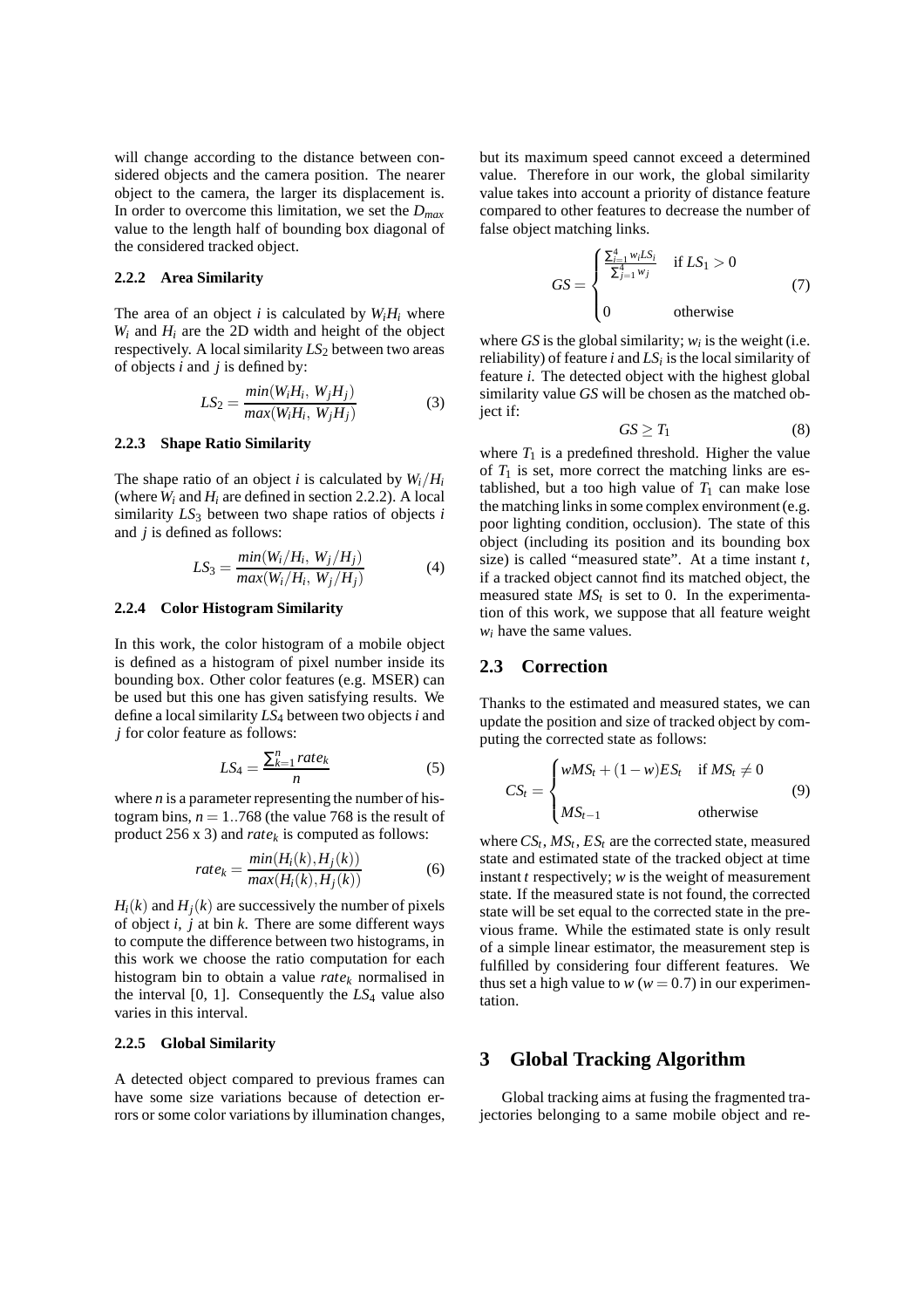moving the noisy trajectories. As mentioned in section 2.3, if a tracked object cannot find the corresponding detected object, his corrected state will be set to the current corrected state. The object then turns into a "waiting state". This tracked object goes out of "waiting state" when it finds its matched object. A tracked object can turn into and go out of "waiting state" many times during its life. This waiting step allows us to let a non-updated tracks live for some frames when no correspondence is found. The system can so track completely object motion even when the object is not sometime detected or is detected incorrectly. This prevents the mobile object trajectories from being fragmented. However, the "waiting state" can cause an error when the corresponding mobile object goes out of the scene definitively. Therefore, we propose a rule to decide the moment when a tracked object ends its life and also to avoid maintaining for too long the "waiting state". A more reliable tracked object will be kept longer in the "waiting state". In our work, the tracked object reliability is directly proportional to number of times this object finds matched objects. The greater number of matched objects, the greater tracked object reliability is. Let Id of a frame be the order of this frame in the processed video sequence, a tracked object ends if:

$$
F_l < F_c - \min(N_r, T_2) \tag{10}
$$

where  $F_l$  is the latest frame Id where this tracked object finds matched object (i.e. the frame Id before entering the "waiting state"), *F<sup>c</sup>* is the current frame Id, *Nr* is the number of frames in which this tracked object was matched with a detected object,  $T_2$  is a parameter to determine the number of frames for which the "waiting state" of a tracked object cannot exceed. With this calculation method, a tracked object that finds a greater number of matched objects is kept in the "waiting state" for a longer time but its "waiting state" time never exceed  $T_2$ . Higher the value of  $T_2$ is set, higher the probability of finding lost objects is, but this can decrease the correctness of the fusion process.

We also propose a set of rules to detect the noisy trajectories. The noise usually appears when wrong detection or misclassification (e.g. due to low image quality) occurs. A static object or some image regions can be detected as a mobile object. However, a noise usually only appears in few frames or does not displace really (around a fixed position). We thus propose to use temporal and spatial filters to remove it. A trajectory is composed of objects throughout time, so it is unreliable if it cannot contain enough objects and usually lives in the "waiting state". Therefore we define a temporal threshold when a "waiting state" time is greater, the corresponding trajectory is considered as noise. Also, if a new trajectory appears, the system cannot determine immediately whether it is noise or not. The global tracker has enough information to filter out it only after some frames since its appearance moment. Consequently, a trajectory that satisfies one of the following conditions, is considered as noise:

$$
T < T_3 \tag{11}
$$

$$
(d_{max} < T_4) \text{ and } (T \ge T_3) \tag{12}
$$

$$
\left(\frac{T_w}{T} \ge T_5\right) \text{ and } \left(T \ge T_3\right) \tag{13}
$$

where  $T$  is time length (number of frames) of the considered trajectory ("waiting state" time included); *dmax* is the maximum spatial length of this trajectory;  $T_w$  is the total time of "waiting state" during the life of the considered trajectory;  $T_3$ ,  $T_4$  and  $T_5$  are the predefined thresholds. While  $T_4$  is a spatial filter threshold,  $T_3$  and  $T_5$  can be considered as temporal filter thresholds to remove noisy trajectories. The condition (11) is only examined for the trajectories which end their life according to equation (10).

#### **4 Experimentation and Validation**

We can classify the tracker evaluation methods by two principal approaches: off-line evaluation using ground truth data (C.J.Needham and R.D.Boyle, 2003) and on-line evaluation without ground truth data (D.P.Chau et al., 2009b). In order to be able to compare our tracker performance with the other ones, we decide to use the tracking evaluation metrics defined in ETISEO benchmarking project (A.T.Nghiem et al., 2007) which comes from the first approach. The first tracking evaluation metric  $M_1$ , which is the "tracking time" metric measures the percentage of time during which a reference object (ground truth data) is tracked. The second metric  $M_2$  "object ID persistence" computes throughout time how many tracked objects are associated with one reference object. The third metric  $M_3$  "object ID confusion" computes the number of reference object IDs per tracked object. These metrics must be used together to obtain a complete tracker evaluation. Therefore, we also define a tracking metric  $\overline{M}$  taking the average value of these three tracking metrics. All of the four metric values are defined in the interval [0, 1]. The higher the metric value is, the better the tracking algorithm performance gets.

In this experimentation, we use the people detection algorithm based on HOG descriptor of the OpenCV library (http://opencv.willowgarage.com/wiki/). Therefore we focus the experimentation on the sequences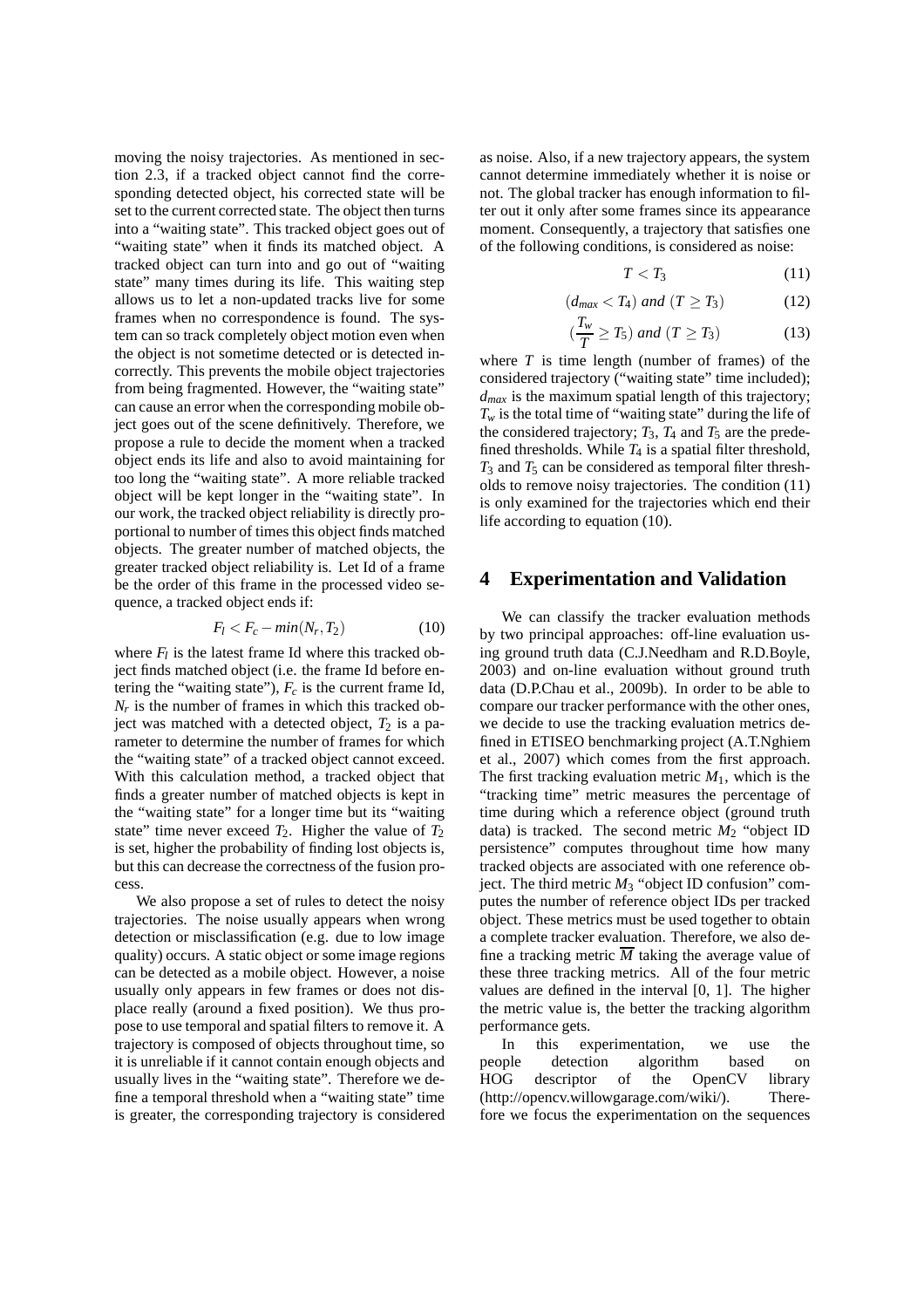

Figure 1: Illustration of tested videos: a) ETI-VS1-BE-18-C4 b) ETI-VS1-RD-16-C4 c) ETI-VS1-MO-7-C1 d) Gerhome e)TRECVid. The colors represent the bounding boxes and trajectories of tracked people.

containing people movements. However the principle of the proposed tracking algorithm is not dependent on tracked object type.

We have tested our tracker with five video sequences. The first three videos are selected from ETISEO data in order to compare the proposed tracker performance with that from other teams. The last two videos are extracted from different projects so that the proposed tracker can be tested with more scene conditions. All of these five videos are tested with the following parameter values:  $n = 96$  bins (formula (5)),  $T_1 = 0.8$  (formula (8)),  $T_2 = 20$  frames (formula (10)),  $T_3 = 20$  frames (formula (11)),  $T_4 = 5$  pixels (formula (12)) and  $T_5 = 40\%$  (formula (13)).

The first tested ETISEO video shows a building entrance, denoted ETI-VS1-BE-18-C4. In this sequence, there is only one person moving, but the illumination and contrast level are low (see image a of figure 1). The second ETISEO video shows a road with strong illumination, denoted ETI-VS1-RD-16- C4 (see image b of figure 1). There are walker, bicyclists, car moving on the road. The third video shows an underground station denoted ETI-VS1-MO-7-C1 where there are many complex people movements (see image c of figure 1). The illumination and contrast in this sequence are very bad.

In this experimentation, tracker results from seven different teams in ETISEO have been presented: 1, 8, 11, 12, 17, 22, 23. Table 1 presents performance results of our tracker and of the ones of seven teams on three ETISEO sequences. Although each tested video has its proper complex, the tracking evaluation metrics of the proposed tracker get the highest values in most cases compared to other teams. In the second video, the tracking time of our tracker is low  $(M_1 =$ 0.36) because as mentioned above, we only use the people detector and so system usually fails to detect cars.

The fourth video sequence has been provided by the Gerhome project (see image d of figure 1). The objective of this project is to enhance autonomy of the elderly people at home by using intelligent technolo-

gies for house automation. In this sequence, there is only one person moving but the video length is quite long (13 minutes 40 seconds). We can find tracking results in the second column of table 2. Although the sequence length is quite long, the proposed tracker can follow person movement for most of the time, from frame 1 to frame 8807 ( $M_1 = 0.86$ ). After that, there are four moments when the detection algorithm cannot detect the person in an interval over 20 frames (over the value of  $T_2$ ). Therefore the value of metric  $M<sub>2</sub>$  for this video sequence is only equal to 0.2.

The last tested sequence concerns the movements of people in an airport. This sequence is provided by TREC Video Retrieval Evaluation (TRECVid) (A.Smeaton et al., 2006). The people tracking in this sequence is a very hard task because there are always a great number of movements in the scene and occlusions usually happen (see image e of figure 1). Despite these difficulties, the proposed tracker obtains high values for all three tracking evaluation metrics:  $M_1 = 0.71$ ,  $M_2 = 0.90$  and  $M_3 = 0.85$  (see the third column of table 2).

The average processing speed of the proposed tracking algorithm for all considered sequences is very high. In the most complicated sequence where there are many crowds (TRECVid sequence), this value is equal to 20 *f ps*. In the other video sequences, the average processing speed of the tracking task is greater than 50 *f ps*. This helps whole tracking framework (including video acquisition, detection and tracking tasks) can become a real time system.

# **5 Conclusion**

Although many researches aim at resolving the problems given by tracking process such as misdetection, occlusion, there is still not a robust tracker which can well perform in different scene conditions. This paper has presented a tracking algorithm which is combined with a global tracker to increase the robustness of the tracking process. The proposed ap-